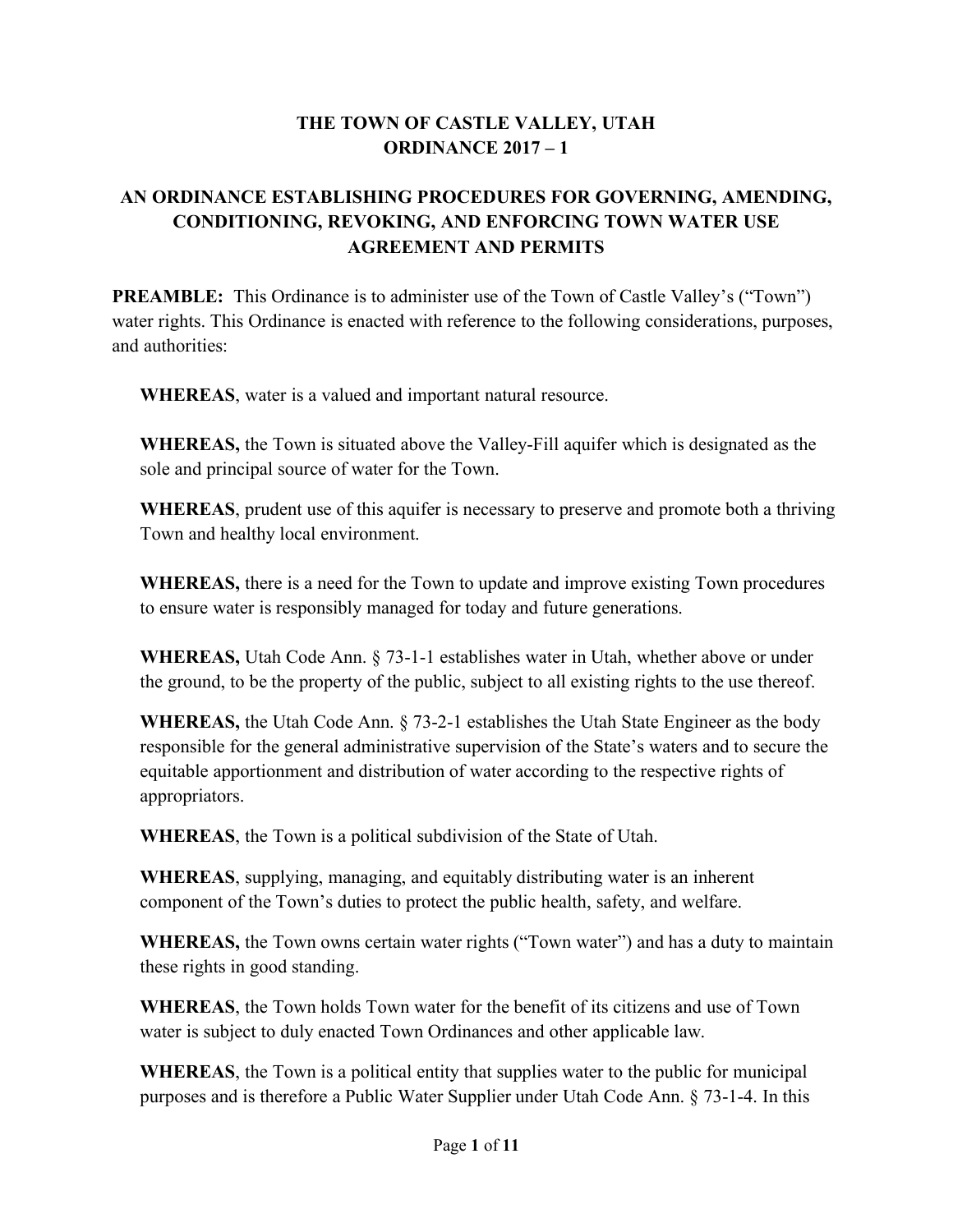capacity, the Town is actively planning for the reasonable future water requirements of Town citizens.

**WHEREAS**, Utah Code Ann. § 10-7-14 grants the Town the authority to enact ordinances, rules, and regulations for the management and conduct of its waterworks.

**WHEREAS,** Utah Code Ann. § 10-8-22 grants the Town the power to fix the rates to be paid for the use of water furnished by the Town.

**WHEREAS,** until a different municipal delivery system is installed, the Town seeks to authorize, regulate, and record use of Town water through a Water Use Agreement and Permit ("Water Use Permit") to be governed by this Ordinance.

**WHEREAS**, Water Use Permits are necessary to equitably distribute and manage Town water and are integral for long term Town water management and planning.

**WHEREAS**, long-term sustainable management of Town water requires citizens owning lots in the Town ("Lot Owners") to generally use no more than 8 acre-feet of Town water annually and at no point may a Lot Owner use more than 20 acre-feet of Town water annually.

**WHEREAS,** the Town seeks to formalize with this Ordinance a public process for issuing, approving, and enforcing Water Use Permits.

**WHEREAS**, the Town seeks to establish with this Ordinance a public process to hear requested amendments to a Water Use Permit if a Lot Owner desires to use water in excess of 8 acre-feet.

**WHEREAS**, the Town seeks to establish with this Ordinance a public process where the Town can amend, condition, or revoke a Water Use Permit.

**WHEREAS,** Utah Code Ann. § 10-7-13 explicitly grants Town officials the right to enter Town Lots using Town water to inspect water diversion facilities and water use for emergency and/or enforcement purposes.

**WHEREAS**, Utah Code Ann. § 10-8-84 authorizes the Town to enforce ordinances with fines or penalties.

**WHEREAS**, Utah Code Ann. § 73-2-25 authorizes the Town to submit an Enforcement Referral Action to the Utah State Engineer to protect Town water rights.

**WHEREAS**, the Town has remedies provided by law or common law to protect its water rights or otherwise enforce Water Use Permits.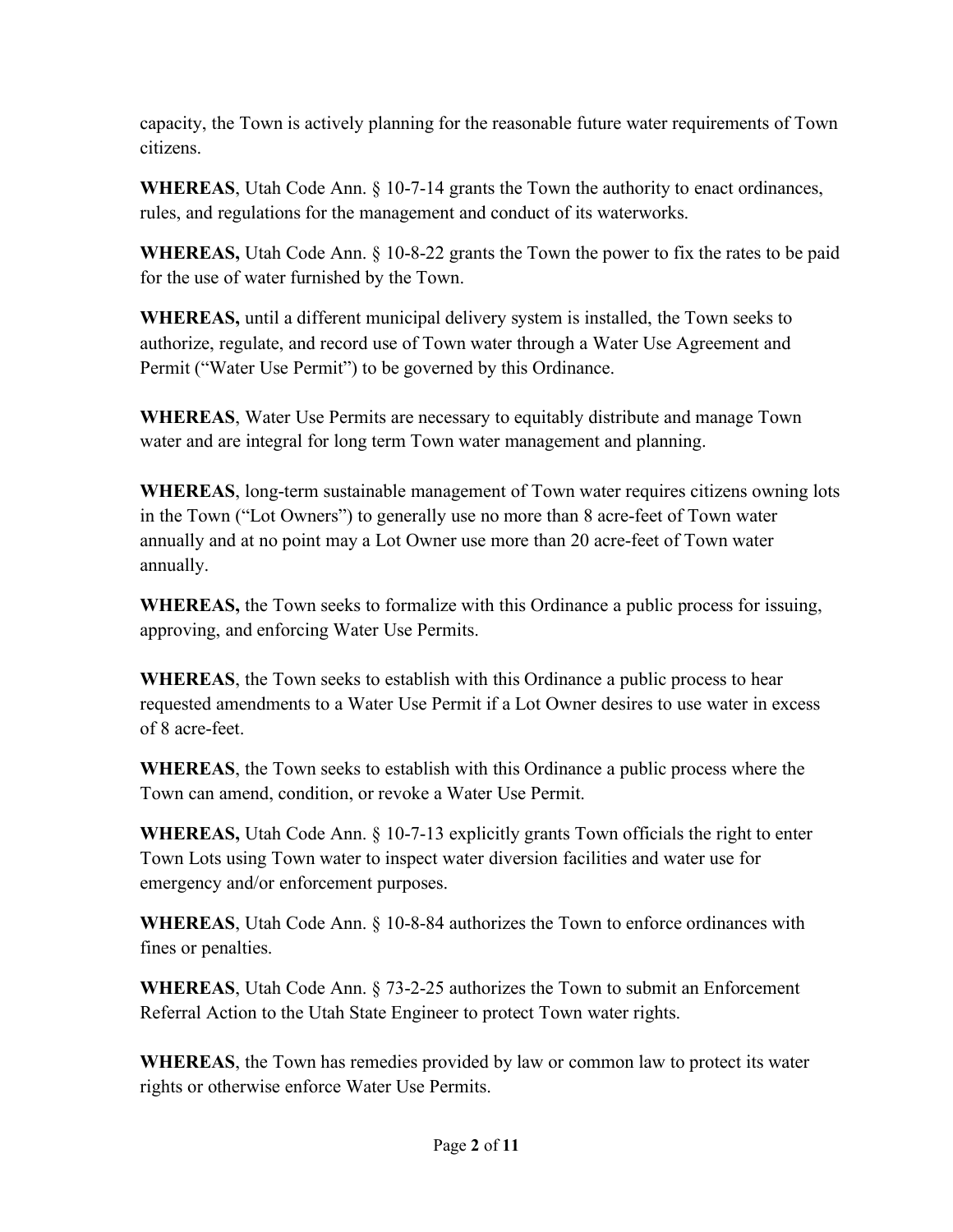#### **THEREFORE, BE IT ORDAINED BY THE TOWN COUNCIL OF THE TOWN OF CASTLE VALLEY:**

#### **SECTION 1: GOVERNANCE OF TOWN WATER AND WATER USE PERMITS**

- A. The Town holds Town water for the benefit of Town citizens and has the authority and jurisdiction to manage Town water on behalf of its citizens.
- B. To administer use of Town water, the Town has the authority to approve, issue, and maintain jurisdiction over Water Use Agreement and Permits ("Water Use Permit").
	- i. A Water Use Permit represents a Lot Owner's right to use Town water, subject to the provisions of this Ordinance, an approved Water Use Permit, or other applicable law.
	- ii. Use of Town water shall only occur in accordance with this Ordinance, an approved Water Use Permit, and other applicable law.
- C. A Water Use Permit is required for:
	- i. Citizen use of Town Water.
	- ii. Town of Castle Valley use of Town water, for which the Town reserves the right to condition or issue a Water Use Permit appropriate for the purposes of performing municipal or related duties.
	- iii. The Grand County Service Area for Castle Valley Fire Protection use of Town water, for which the Town reserves the right to condition or issue a Water Use Permit appropriate for the purposes of performing fire prevention, training, or related duties.
	- iv. Any other municipal, commercial, or similar entity seeking to use Town water, for which the Town reserves the right to condition or issue a Water Use Permit appropriate for the purpose and scope of activities of that entity.
- D. Only Water Use Permits and associated documents approved after the enactment of this Ordinance will be recognized by the Town as valid permission to use Town water.
	- i. Lot Owners currently using Town water shall sign a Water Use Permit within 3 months of the enactment of this Ordinance.
	- ii. The Town Mayor may take any lawful action to notify the public that all prior Water User Agreements, Water Permit Agreements, or similar documents have been superseded and are no longer recognized by the Town as authorizing use of Town water.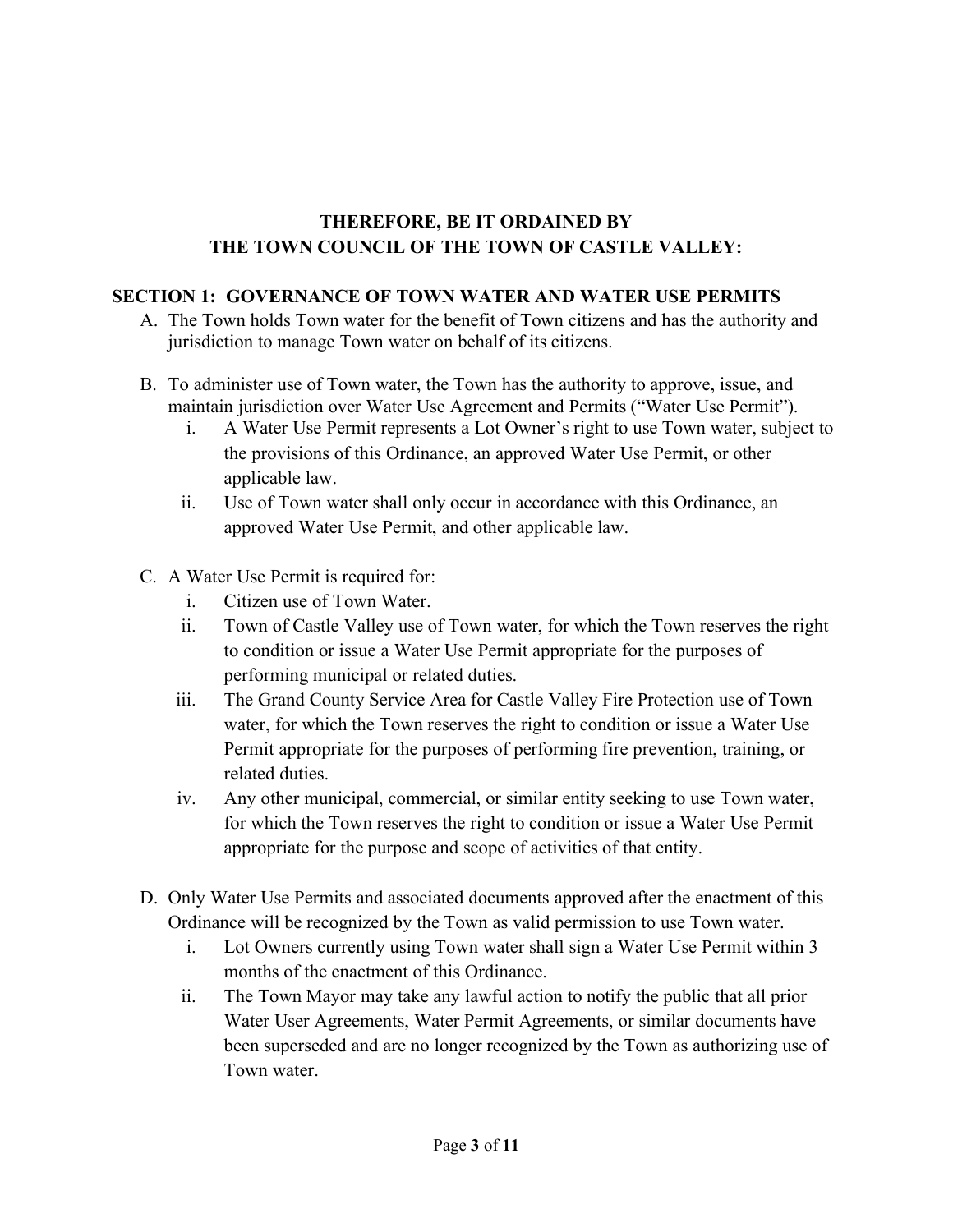- E. Approved Water Use Permits:
	- i. Are only applicable to the Lot, are appurtenant to the Lot, and are not transferable separate from a sale or transfer of the Lot;
	- ii. Shall be assigned to a new Lot Owner upon the sale or transfer of the Lot; and
	- iii. Are binding on Lot Owners, heirs, executors, administrators, successors, legal representatives, assigns and lessees.
- F. The Town may:
	- i. Periodically review use of Town water under approved Water Use Permits to ensure use comports with immediate and long-range Town water planning and management;
	- ii. Review use of Town water in light of circumstances including, but not limited to, the impact of water use on the Lot on other Lots, drought or other natural conditions, or actions of the State Engineer or other governmental entities; and
	- iii. Reallocate use of Town water to accommodate Town needs as the Town deems necessary and to do so may amend, condition, or revoke an approved Water Use Permit, subject to this Ordinance;
	- iv. Upon passing a resolution stating the justification for doing so, adjust, amend, revise, or reissue Water Use Permits to supersede existing Water Use Permits, which may or may not require Lot Owners to re-sign a new Water Use Permit;
	- v. Without the passage of a resolution, adjust the Water Use Permit fee collected with a new Water User Permit which is necessary to cover reasonable Town costs to review, approve, and implement the Water Use Permit;
	- vi. Without the passage of a resolution, make any clerical or non-substantive changes to the Water Use Permit form.
- G. The Town will make best efforts to secure water for its citizens, but the establishment, use of, and/or approval of Water Use Permits does not:
	- i. Guarantee the Town has sufficient water to provide Lot Owners with any specific quantity or quality of water;
	- ii. Guarantee there is sufficient Town water to supply an approved use;
	- iii. Obligate the Town to obtain additional water rights or water sources to supply Lot Owners with water to fulfill their approved use;
	- iv. Guarantee Lot Owners' wells will access water of sufficient quantity or quality to supply an approved use;
	- v. Limit other's rights to oppose or protest Lot Owners' use of Town water;
	- vi. Obligate the Town to resolve disputes over Water Use Permits or defend a Water Use Permit on behalf of a Lot Owner;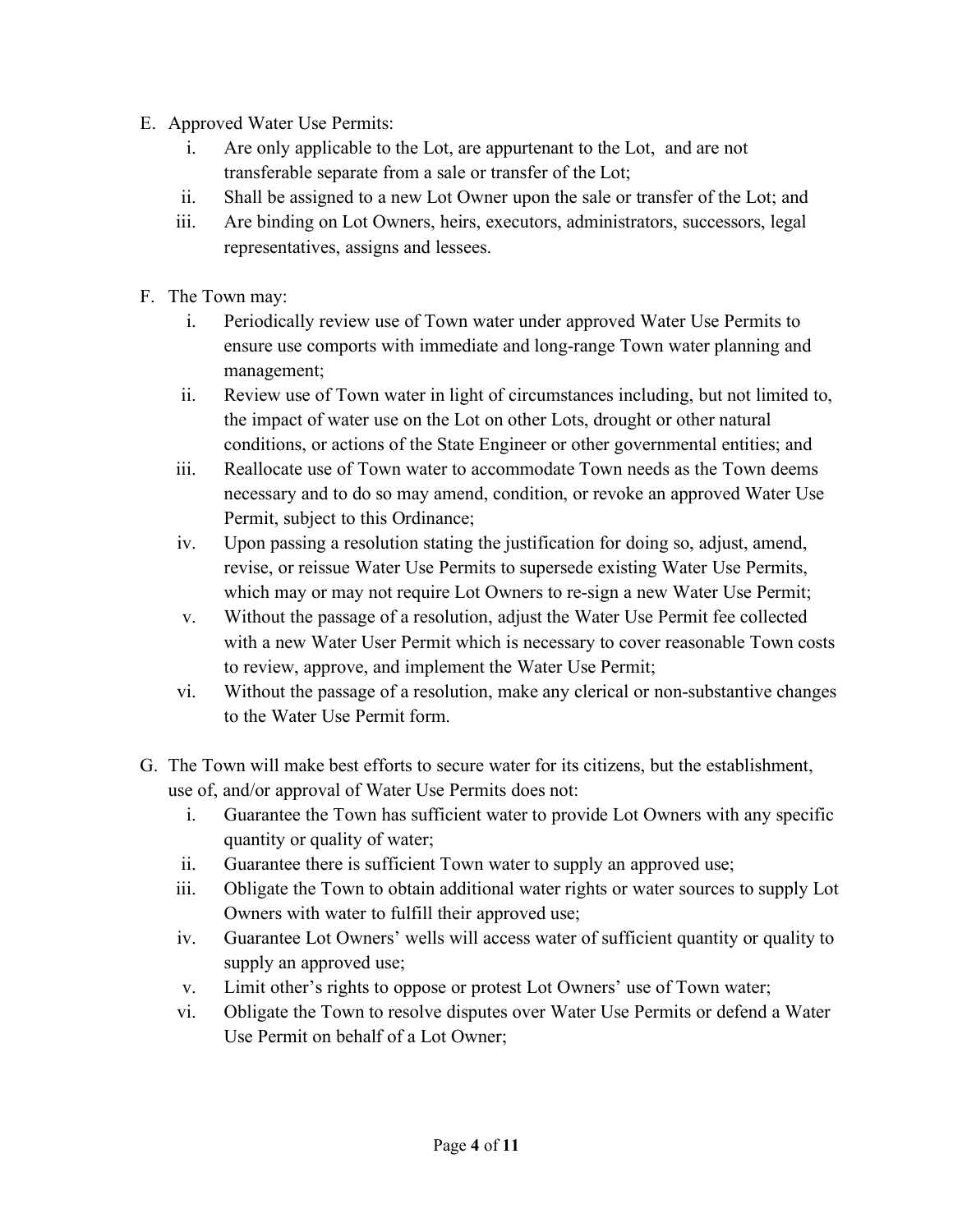- vii. Limit the Town's ability to amend, condition, or revoke use of Town water due to drought, Town water management priorities, or other conditions that may affect the amount of, quality, or availability of Town water; or
- viii. Affect the ability of the State Engineer or a court of competent jurisdiction to determine that the Town is not the owner of any water rights claimed by the Town, to reduce the quantity of water allowed to be diverted under rights owned by the Town, or otherwise condition the use of Town water.
- H. Holding and administering Town water for the benefit of its citizens accrues costs to the Town. The Town has the authority to fix water rates or charges for the use of Town water, and may seek reimbursement from Lot Owners with an approved Water Use Permit for their proportional share of expenses reasonably necessary to maintain Town water rights in good standing, including, but not limited to engineering costs, professional services, legal fees, administrative time, or other expenses, as follows:
	- i. The Town of Castle Valley may incur expenses as needed to resolve an emergency situation without prior approval, and may seek reimbursement for such expenses from Lot Owners who have Water Use Permits. The Lot Owners to be held responsible for such reimbursement, if any, will be determined by the Town Council at a regularly scheduled meeting.
	- ii. When an expense is incurred on behalf of or because of specific Lot Owners who have Water Use Permits, only those Lot Owners will be responsible for reimbursement of the expenses.
	- iii. Any non-budget expense other than those described in (i) and (ii) above that may be subject to reimbursement from Lot Owners with Water Use Permits must be approved by the Town Council at a regularly scheduled meeting.
- I. In any and all matters calling for the exercise of judgment regarding Water Use Permits and use of Town water, the Town's judgment shall be deemed controlling.

## **SECTION 2: APPROVAL OF WATER USE PERMITS**

- A. The Town may approve and issue a Water Use Permit when the following conditions are met:
	- i. Lot Owner represents s/he is the owner of the Lot and agrees to furnish proof of ownership if requested.
	- ii. Lot Owner submits:
		- 1. The stated administrative fee;
		- 2. A Water Use Accounting Form demonstrating existing and/or anticipated beneficial uses of Town water on the Lot and that this use does not exceed 8 acre-feet;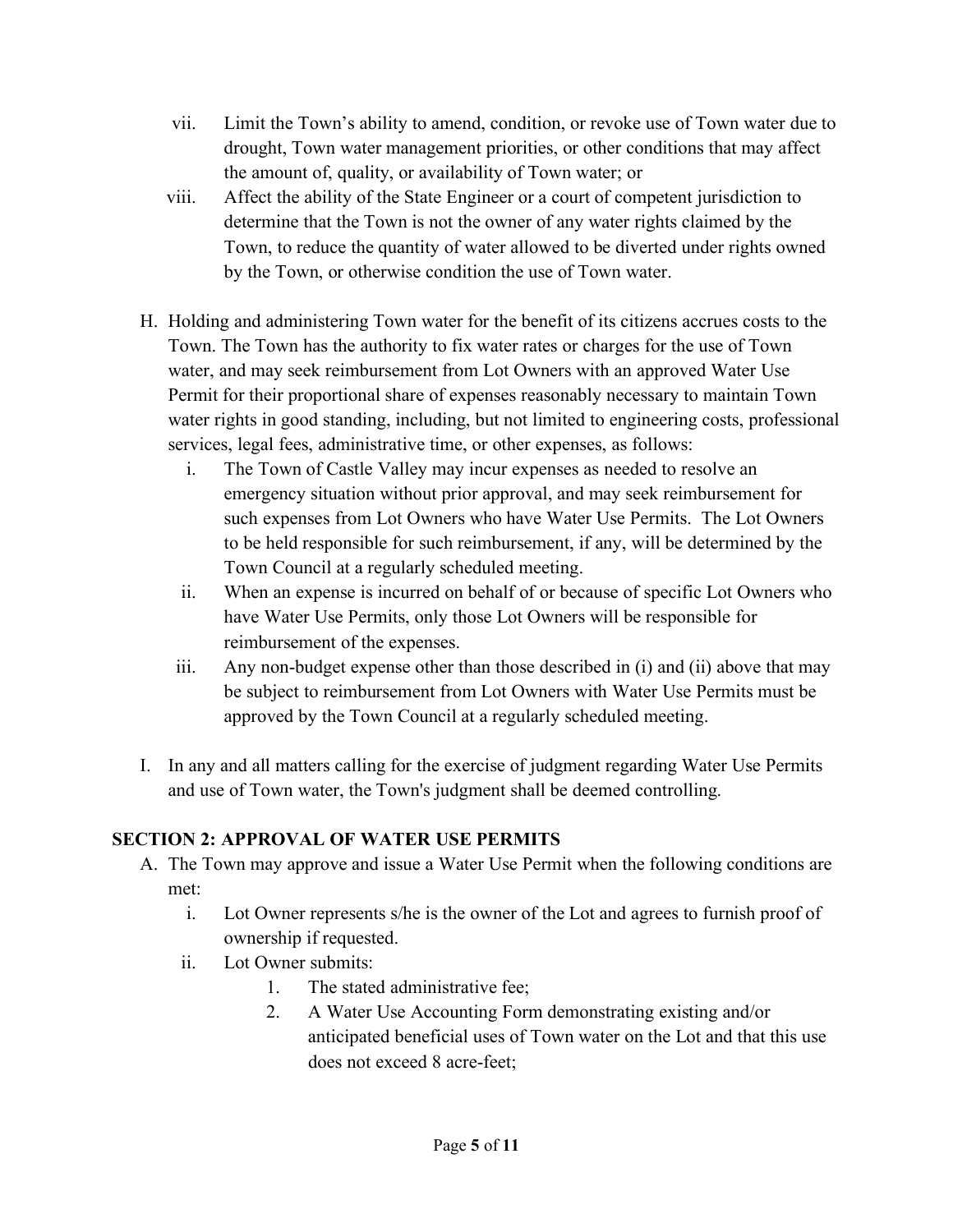- 3. A Lot Plan ("Lot Plan") showing, at a minimum, the location of the well from which Lot Owner will divert Town water and its distance from each Lot boundary line and the road easement line(s) of any road(s) that abut the Lot; and
- 4. Any other relevant information requested by the Town.
- iii. Lot Owner signs the Water Use Permit.
- B. For Lot Owners seeking to drill a new well:
	- i. Upon issuance of a Water Use Permit, the Town will file with the Utah State Engineer the necessary documents to obtain permission for the Lot Owner to drill a well on the Lot from which the Lot Owner will divert Town water;
	- ii. The Town may cease its efforts to obtain a well approval if other parties protest the proposed well and reasonably demonstrate that they will be harmed by the intended well location or use of water. The Town has no obligation to address or resolve such protests;
	- iii. The Town is not liable for the failure of the State Engineer to approve a well;
	- iv. Upon receiving permission to drill the well, the Lot Owner is responsible for securing the construction of the well by a qualified and licensed well driller at Lot Owner's sole expense;
	- v. The Town is not responsible if the well fails to provide water of sufficient quantity or quality to satisfy the approved use; and
	- vi. A completed Well Driller's Report shall be delivered to the Town before the Lot Owner may use the well to divert Town water and put it to use as approved in the Water Use Permit.
- C. To maintain the validity of an approved Water Use Permit, Lot Owners shall:
	- i. Complete the necessary facilities and place the water to its approved beneficial use within two (2) years of the Town approving and issuing the Water Use Permit; and
	- ii. Complete and submit a new Water Use Accounting Form, to be provided to the Lot Owner by the Town, every six years updating uses of Town water on the Lot.

## **SECTION 3: REQUESTS TO AMEND A WATER USE PERMIT**

- A. A Lot Owner, or Lessee with written permission from Lot Owner, seeking to amend an approved Water Use Permit shall:
	- i. File a Request to Amend Water Use Permit with the Town detailing the request for additional water. Requests to Amend can be obtained from the Town;
	- ii. The Request must include proposed revisions to their current Water Use Accounting Form or Lot Plan, if applicable; and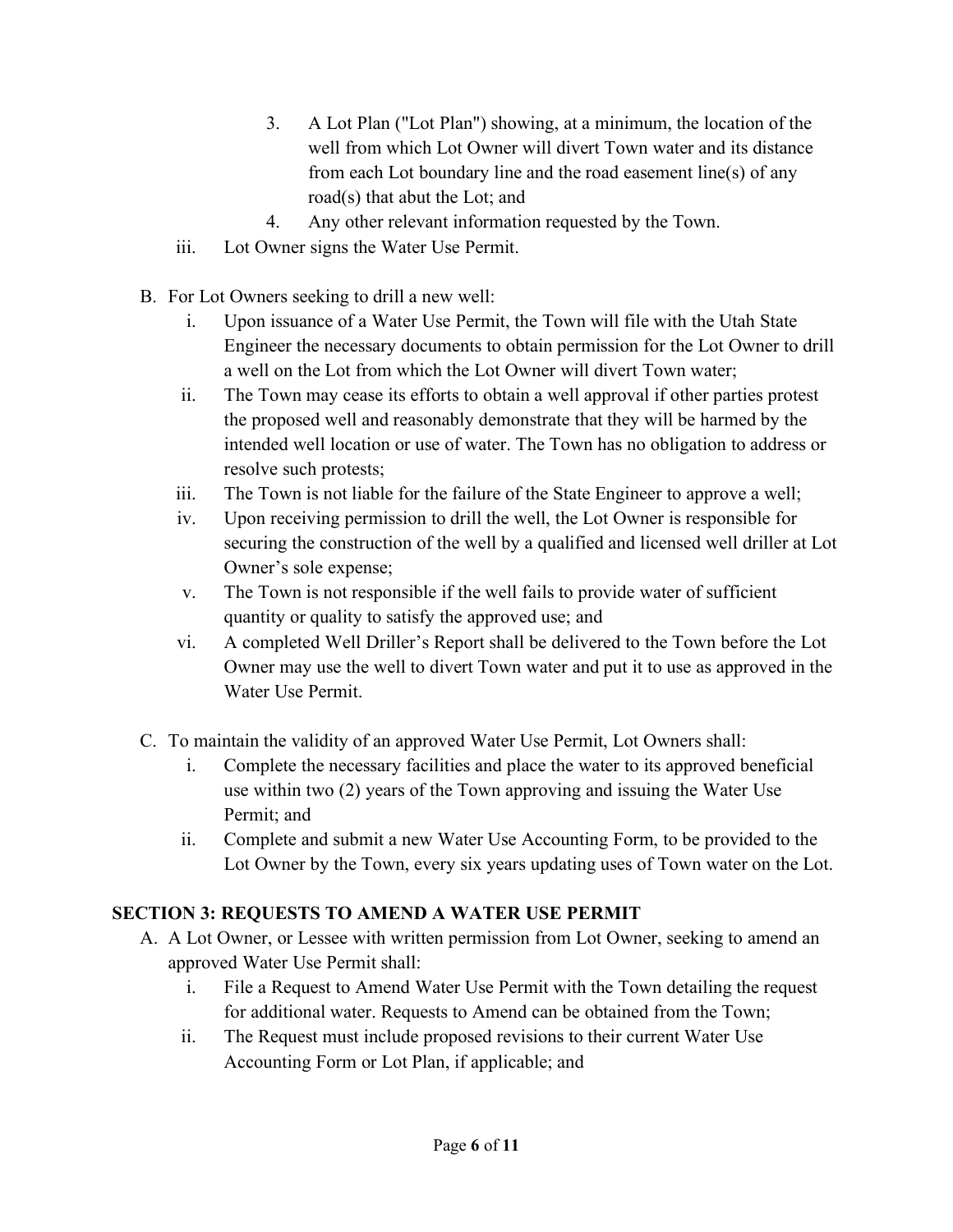- iii. Submit an administrative fee set by the Town sufficient to cover related administrative costs and the cost of filing notice of the Request to Amend in the local newspaper.
- B. Upon receipt of a complete Request to Amend, the Town shall:
	- i. Publish notice of the Request to Amend in the local newspaper for two consecutive weeks;
	- ii. Post written notice at City Hall, and on the Utah Public Notice website; and
	- iii. Ensure any notice published states the nature of the matter and state that it is set for hearing at the next Town Council meeting following the end of the notice period.
- C. Any interested person desiring to oppose the Request to Amend may file a written Protest with the Town any time preceding 3 days before the Town Council meeting at which the Request to Amend will be considered.
- D. The burden of persuasion lies with the Protestor to demonstrate to the Town that the Applicant fails to meet the criteria of  $(3)(F)$ .
- E. The Council shall provide an opportunity for the Lot Owner and any Protestants to be heard at the Town Council meeting and shall accept relevant evidence related to the Request to Amend.
- F. Within sixty (60) days following the Town Council meeting, upon reviewing the record and relevant evidence presented to the Town Council, the Town shall approve or deny the Request to Amend and make written findings that:
	- i. There is adequate Town water to fulfill the request;
	- ii. The Request to Amend:
		- 1. Does not request use of Town water in excess of 20 acre-feet;
		- 2. Does not impair use of Town water under existing approved Water Use Permits or such impairment can be reasonably mitigated;
		- 3. Is physically and economically feasible;
		- 4. Is not detrimental to the public welfare; and
	- iii. Any other factors the Town considers relevant to the Request to Amend.
- G. The Lot Owner and Protestants will be notified of the Town's decision on the Request to Amend by certified mail sent to the address most recently provided to the Town by the Lot Owner and Protestants or as made available by the Grand County Assessor's Office. Notice will be considered complete upon the deposit of the decision in the United States mail by the Town or its agent.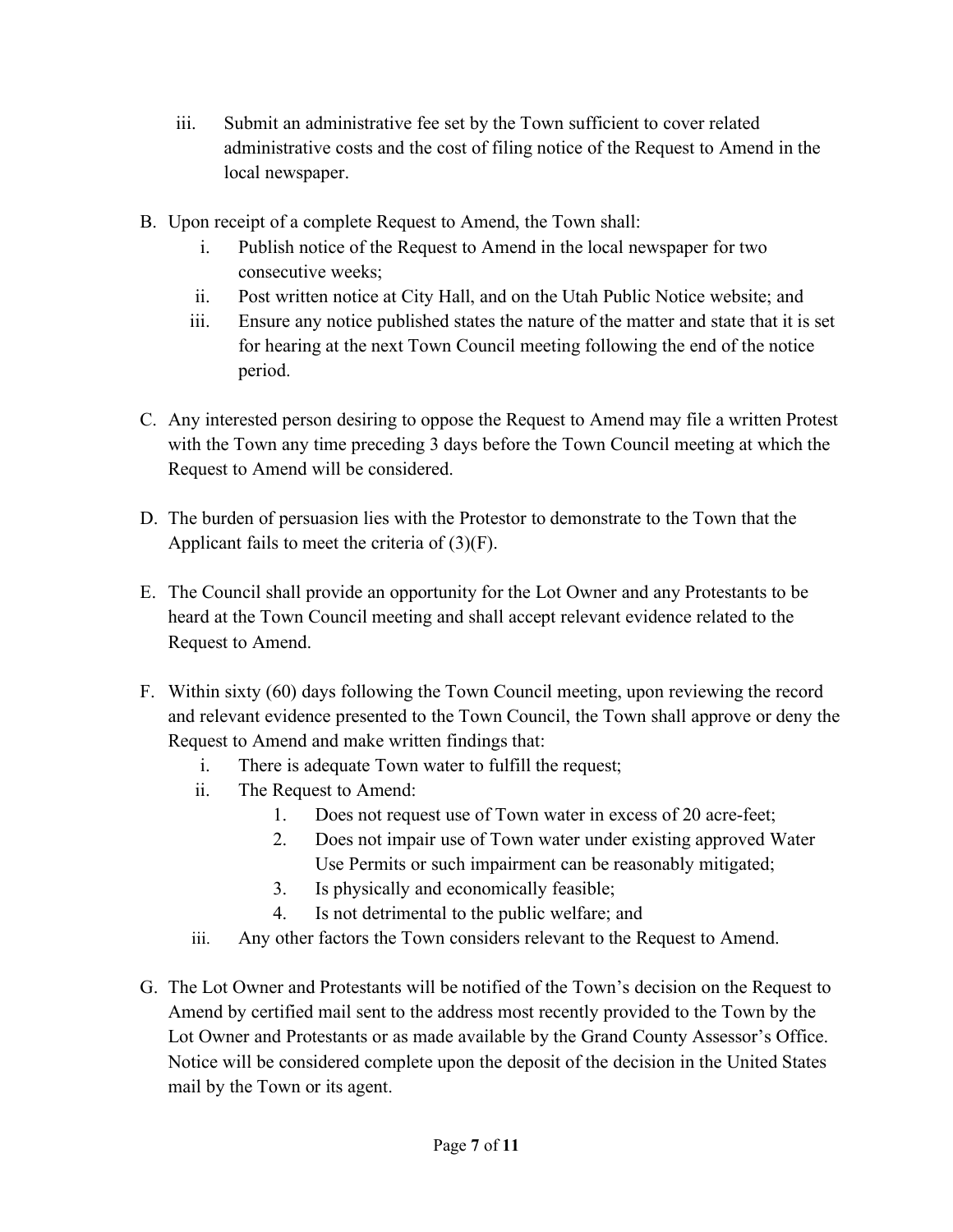## **SECTION 4: TOWN INITIATED AMENDMENT, CONDITIONING, OR REVOCATION OF AN APPROVED WATER USE PERMIT**

- A. At times the Town may have a reason to seek to amend, condition, or revoke an approved Water Use Permit.
- B. To commence action on a Town initiated amendment, condition, or revocation, the Town shall:
	- i. Publish notice of the Town's proposed amendment, condition, or revocation in the local newspaper for two consecutive weeks;
	- ii. Post written notice at City Hall, and on the Utah Public Notice Website;
	- iii. Attempt to deliver written notice to the Lot Owner via certified mail sent to the address most recently provided to the Town by the Lot Owner or as made available by the Grand County Assessor's Office; and
	- iv. Ensure any notice published states the nature of the matter and that the matter is set for hearing at the next Town Council meeting following the end of the notice period
- C. At the Town Council meeting, the Council shall:
	- i. State its reasons and support for the proposed amendment, condition, or revocation;
	- ii. ii. Provide an opportunity for the Lot Owner to be heard;
	- iii. iii. Accept any relevant evidence.
- D. Upon review of the record, the Town may amend, condition, or revoke an approved Water Use Permit and make a written finding based on the evidence presented that:
	- i. The Lot Owner is violating the terms and requirements of the approved Water Use Permit, this Ordinance, or other applicable law, and state the appropriate remedy for the violation;
	- ii. The uses approved in the Water Use Permit are negatively impacting neighboring water users;
	- iii. Mitigation of the negative impact is not reasonably possible, or if mitigation is possible, state the grounds and means of mitigation as an amendment or condition to the Water Use Permit;
	- iv. The Town's long range water planning requires the amendment, condition, or revocation;
	- v. Drought or other natural condition, environmental circumstance, or Court, State Engineer, or other governmental entity with regulatory power over Town water, requires the amendment, condition, or revocation; or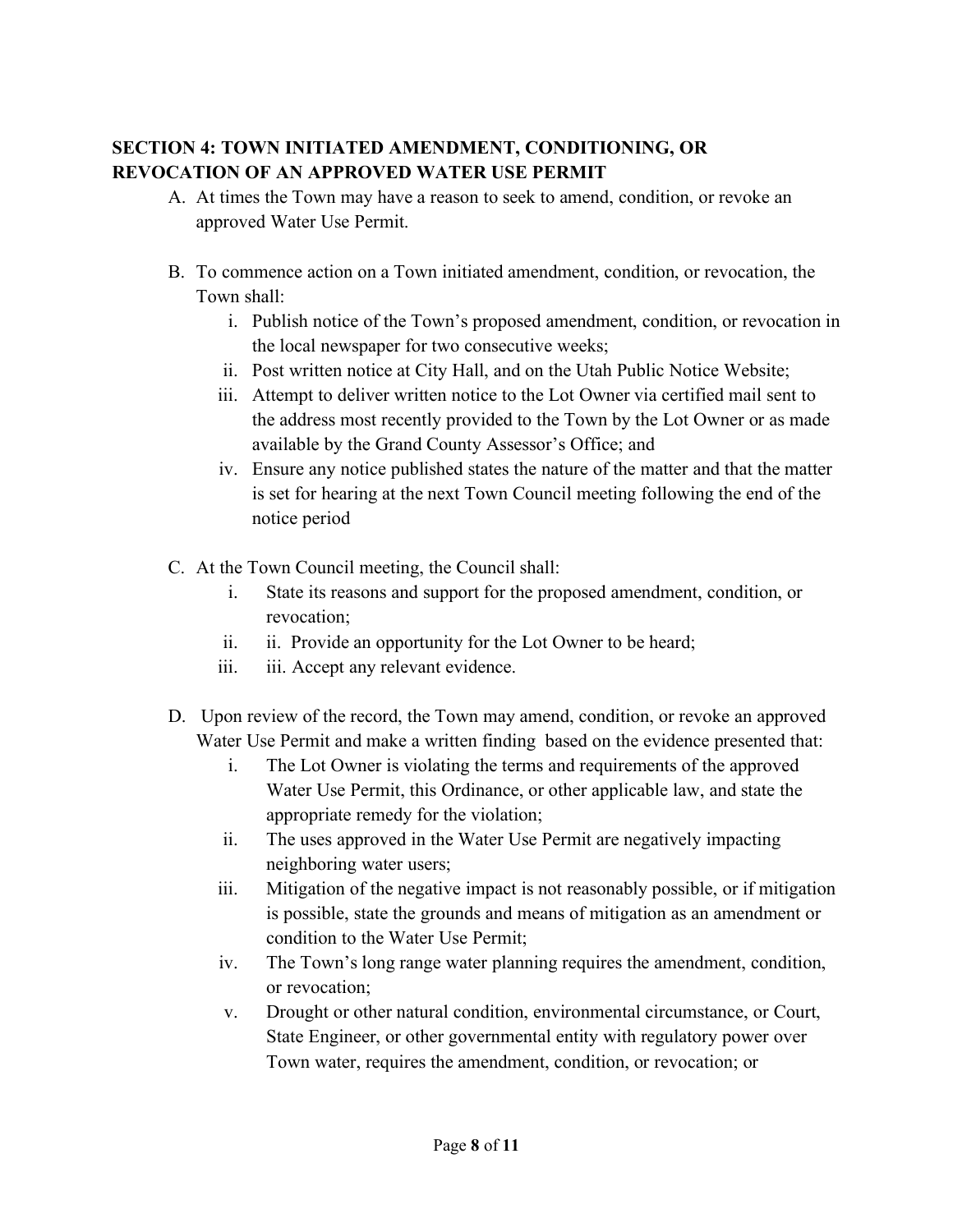- vi. The uses approved in the Water Use Permit are detrimental to the public welfare; or
- vii. Other reason supportable on the record.
- E. Lot Owners will be notified of the Town's decision to amend, condition, or revoke a Water Use Permit by certified mail sent to the address most recently provided to the Town by the Lot Owner or as made available by the Grand County Assessor's Office. Notice will be considered complete upon deposit in the United States mail by the Town or its agent.
- F. Lot Owner shall comply with any Town required amendments or conditions with 30 days of notice of the Town's decision, or other timeframe determined in the Order. Newly amended or conditioned use of Town water must occur by the date indicated in the decision or the Lot Owner is in violation of this Ordinance and subject to fines and penalties listed herein.
- G. Revocation of a Water Use Permit will be effective 30 days from notice of the Town's decision unless emergency conditions require differently. In the case of emergency conditions, the Town shall state its reasons and support for why revocation is necessary prior to the established 30 day revocation period. All use of Town water must cease by the date indicated in the revocation decision or the Lot Owner is in violation of this Ordinance and subject to fines and penalties listed herein.
- H. Any Town decision regarding amendment, conditioning or revocation may be appealed by the Lot Owner, as follows:
	- i. The Appeal Authority for the Town of Castle Valley shall be the person currently serving as the Town Variance and Appeal Officer.
	- ii. A Notice of Appeal letter must be delivered by the Lot Owner to the Town within 7 days after the decision.
	- iii. Upon receipt of a Notice of Appeal letter the Variance and Appeal Officer will schedule a hearing of the appeal. Hearings by the Officer shall be held at the Town Community Building unless the Officer determines that an alternate location better meets the purpose and need of the hearing. All hearings shall be properly noticed and held in accordance with the open meetings law set forth in Utah Code Annotated section 52-4-1 et seq., as amended. The Town Council shall, if requested by the Officer, appoint or hire a person to document the hearing.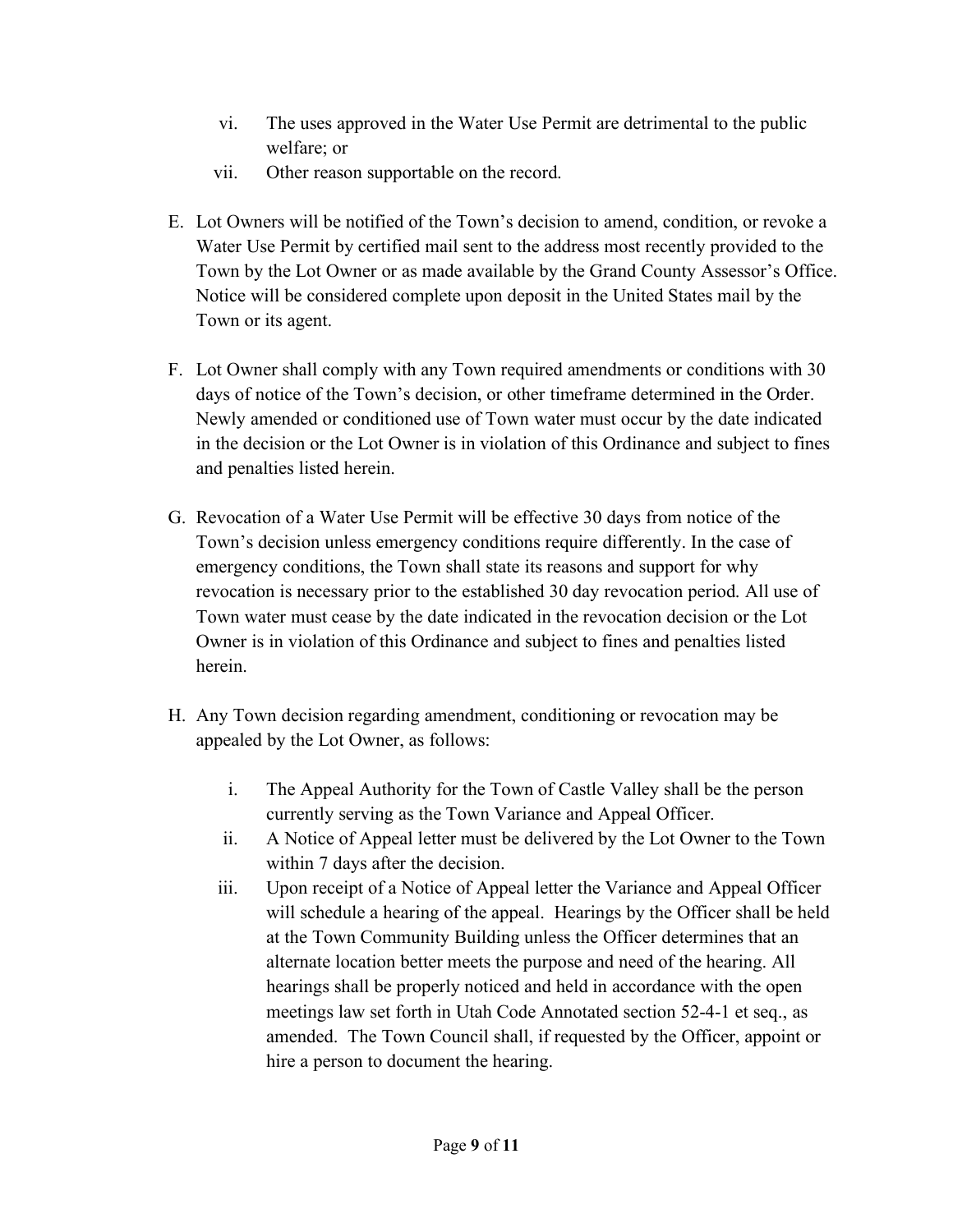- iv. The Variance and Appeal Officer will either nullify or uphold the Council decision being appealed. Notice of the Officer decision will be sent by mail to Town and Lot Owner within 7 days of the appeal hearing.
- v. If upheld, the decision is final. If nullified, the Town may decide to alter the amendment, conditioning or revocation and initiate a new process as described in Section 4 above.
- I. The Town is not liable for damages incurred by the Lot Owner cause by or related to the Town amending, conditioning, or revoking a Water Use Permit in accordance with this Ordinance.

## **SECTION 5: INSPECTION, ENFORCEMENT, PENALTIES AND FINES**

Utah Code Ann. § 10-7-13 grants Town officials a right of entry on all Town Lots to inspect water diversion facilities and the amount and manner of water use for emergency and/or for enforcement purposes. Officials appointed by the Town of Castle Valley may, at reasonable times during normal business hours and upon providing written notification to the Lot Owner at least 48 hours in advance, enter a Lot for the purpose of determining whether or not the requirements of this Ordinance and the applicable Water Use Permit are being complied with, or may without notification or permission enter the Lot at any time to respond to an emergency pertaining to water facilities or water use.

- A. If the Town has a reasonable belief a Lot Owner is violating a provision of this Ordinance, or their Water Use Agreement the Town may enforce this Ordinance by seeking to amend, condition, or revoke the Water Use Permit pursuant to the process outlined in Section 4.
- B. It shall be a class B misdemeanor to violate any provision of this Ordinance with a fine not to exceed \$1000. The Grand County Sheriff is hereby authorized by the Town of Castle Valley to enforce the provisions of this Ordinance.

The Town may seek an Enforcement Referral Action with the Utah State Engineer under Utah Code Ann. § 73-2-25 or any other remedies provided by law or common law for interference with its water rights.

- C. A Lot Owner found in violation of this Ordinance, a Water Use Permit, or other applicable law, is responsible for all fees or costs accrued by the Town to enforce the Ordinance against the Lot Owner.
- D. Enforcement of Water Use Permits and use of Town water and resolution of water disputes is exempt from Town Ordinance 2008-2 "An Ordinance Establishing a Complaint Resolution Process and Board and a Uniform Procedures for Ordinance